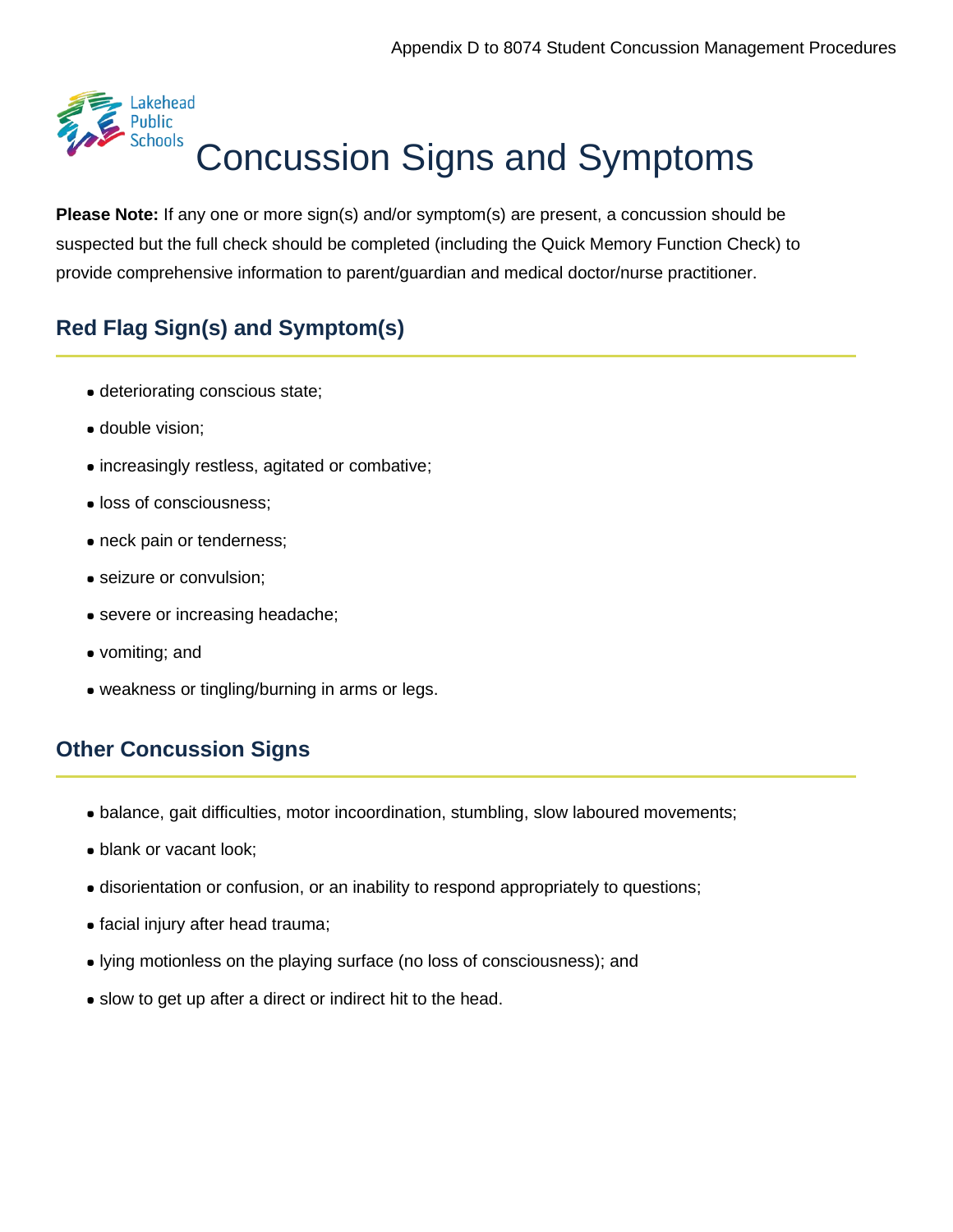## **Other Concussion Symptoms**

- "don't feel right";
- "pressure in head";
- balance problems;
- blurred vision;
- difficulty concentrating;
- difficulty remembering;
- dizziness;
- **drowsiness;**
- fatigue or low energy;
- feeling like "in a fog";
- feeling slowed down;
- headache;
- more emotional;
- more irritable;
- nausea;
- nervous or anxious;
- sadness;
- sensitivity to light; and
- sensitivity to noise.